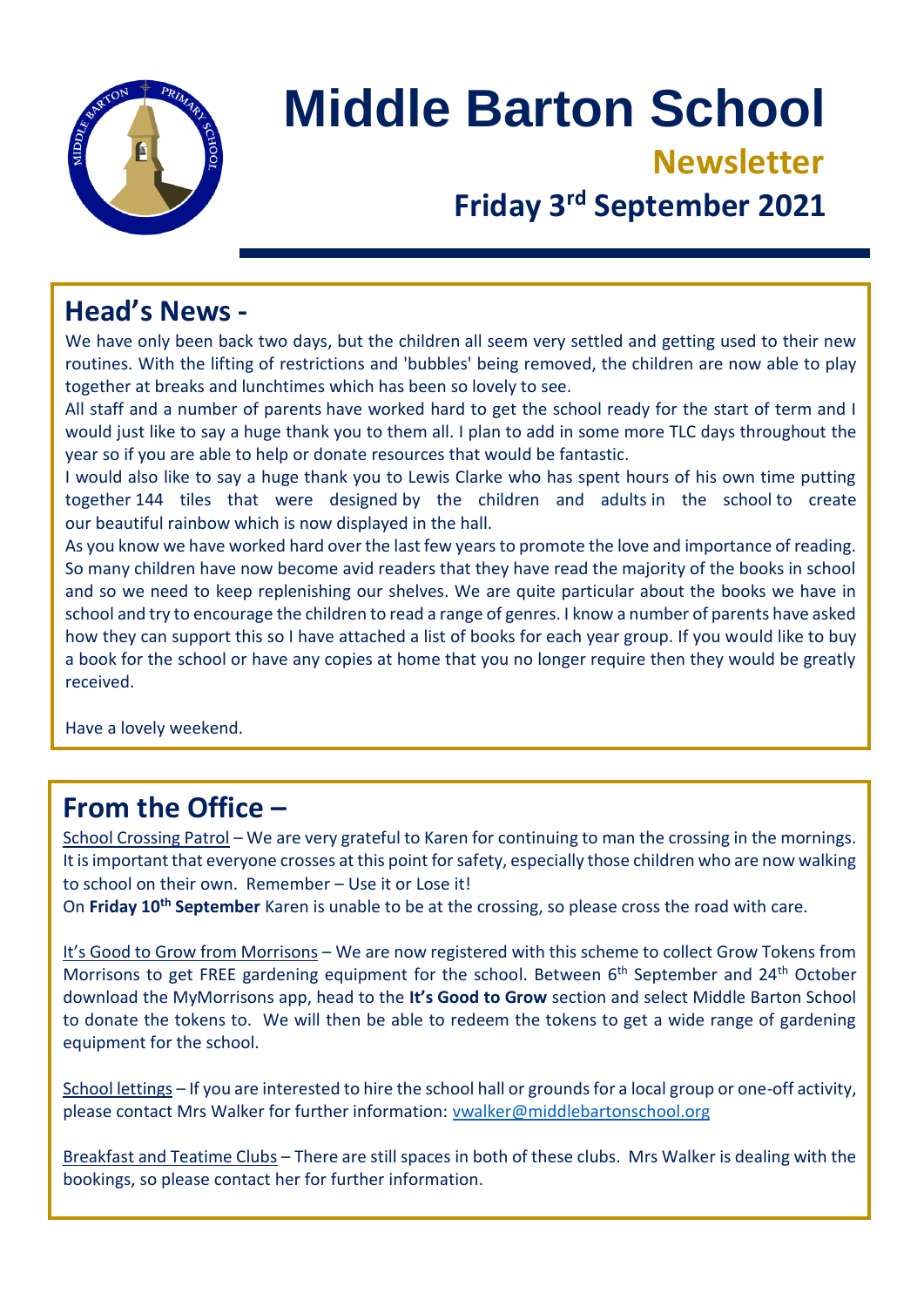### **Morning Run**

Our thanks to Wendy Denby for volunteering her time in the mornings to start off the day with the morning run. Here is her first update:



Well done to all participants who were eager to start off the academic year with a bang by having a go at the Morning Run!

Thirty-six people completed a lap - or more! - on the first day!

It is especially pleasing to see the older pupils, who remember Morning Run from before lock-down, setting such a positive example to the younger ones.

Remember - every lap counts towards your Half Marathon: even if you only did one lap each day from next week, you would still achieve your half Marathon early in January! Anyone can join in at any time. Start gently and build up to more laps as you get stronger. Certificates to be won!!

#### **Before the term starts……… A tour of the classrooms -**